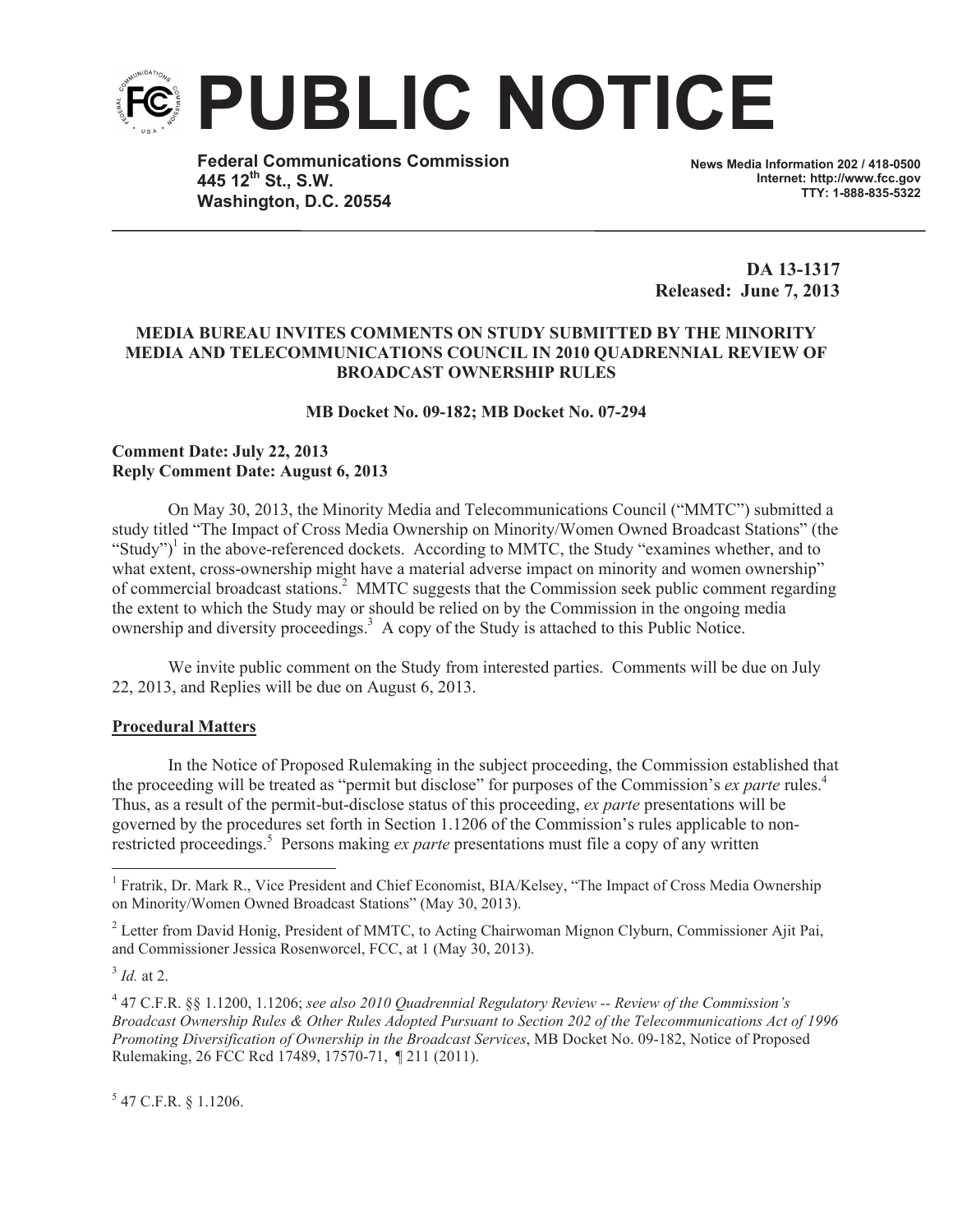presentation or a memorandum summarizing any oral presentation within two business days after the presentation (unless a different deadline applicable to the Sunshine period applies).

Persons making oral *ex parte* presentations are reminded that memoranda summarizing the presentation must (1) list all persons attending or otherwise participating in the meeting at which the *ex parte* presentation was made, and (2) summarize all data presented and arguments made during the presentation. If the presentation consisted in whole or in part of the presentation of data or arguments already reflected in the presenter's written comments, memoranda or other filings in the proceeding, the presenter may provide citations to such data or arguments in his or her prior comments, memoranda, or other filings (specifying the relevant page and/or paragraph numbers where such data or arguments can be found) in lieu of summarizing them in the memorandum. Documents shown or given to Commission staff during *ex parte* meetings are deemed to be written *ex parte* presentations and must be filed consistent with rule 1.1206(b). Written *ex parte* presentations and memoranda summarizing oral *ex parte*  presentations, and all attachments thereto, must be filed through the electronic comment filing system available for that proceeding, and must be filed in their native format (*e.g.*, .doc, .xml, .ppt, searchable .pdf). Participants in this proceeding should familiarize themselves with the Commission's *ex parte* rules.

Pursuant to sections 1.415 and 1.419 of the Commission's rules, 47 CFR §§ 1.415, 1.419, interested parties may file comments and reply comments on or before the dates indicated on the first page of this document. Comments may be filed using the Commission's Electronic Comment Filing System ("ECFS").<sup>6</sup>

- Electronic Filers: Comments may be filed electronically using the Internet by accessing the ECFS: http://fjallfoss.fcc.gov/ecfs2/.
- Paper Filers: Parties who choose to file by paper must file an original and one copy of each filing. If more than one docket or rulemaking number appears in the caption of this proceeding, filers must submit two additional copies for each additional docket or rulemaking number.

Filings can be sent by hand or messenger delivery, by commercial overnight courier, or by firstclass or overnight U.S. Postal Service mail. All filings must be addressed to the Commission's Secretary, Office of the Secretary, Federal Communications Commission.

- All hand-delivered or messenger-delivered paper filings for the Commission's Secretary must be delivered to FCC Headquarters at  $\overline{445}$  12<sup>th</sup> St., SW, Room TW-A325, Washington, DC 20554. The filing hours are 8:00 a.m. to 7:00 p.m. All hand deliveries must be held together with rubber bands or fasteners. Any envelopes and boxes must be disposed of before entering the building.
- Commercial overnight mail (other than U.S. Postal Service Express Mail and Priority Mail) must be sent to 9300 East Hampton Drive, Capitol Heights, MD 20743.
- **•** U.S. Postal Service first-class, Express, and Priority mail must be addressed to  $445 \times 12^{th}$ Street, SW, Washington DC 20554.
- People with Disabilities: To request materials in accessible formats for people with disabilities (braille, large print, electronic files, audio format), send an e-mail to fcc504@fcc.gov or call the Consumer & Governmental Affairs Bureau at 202-418-0530 (voice), 202-418-0432 (tty).

<sup>6</sup> *See Electronic Filing of Documents in Rulemaking Proceedings*, 63 FR 24121 (1998).